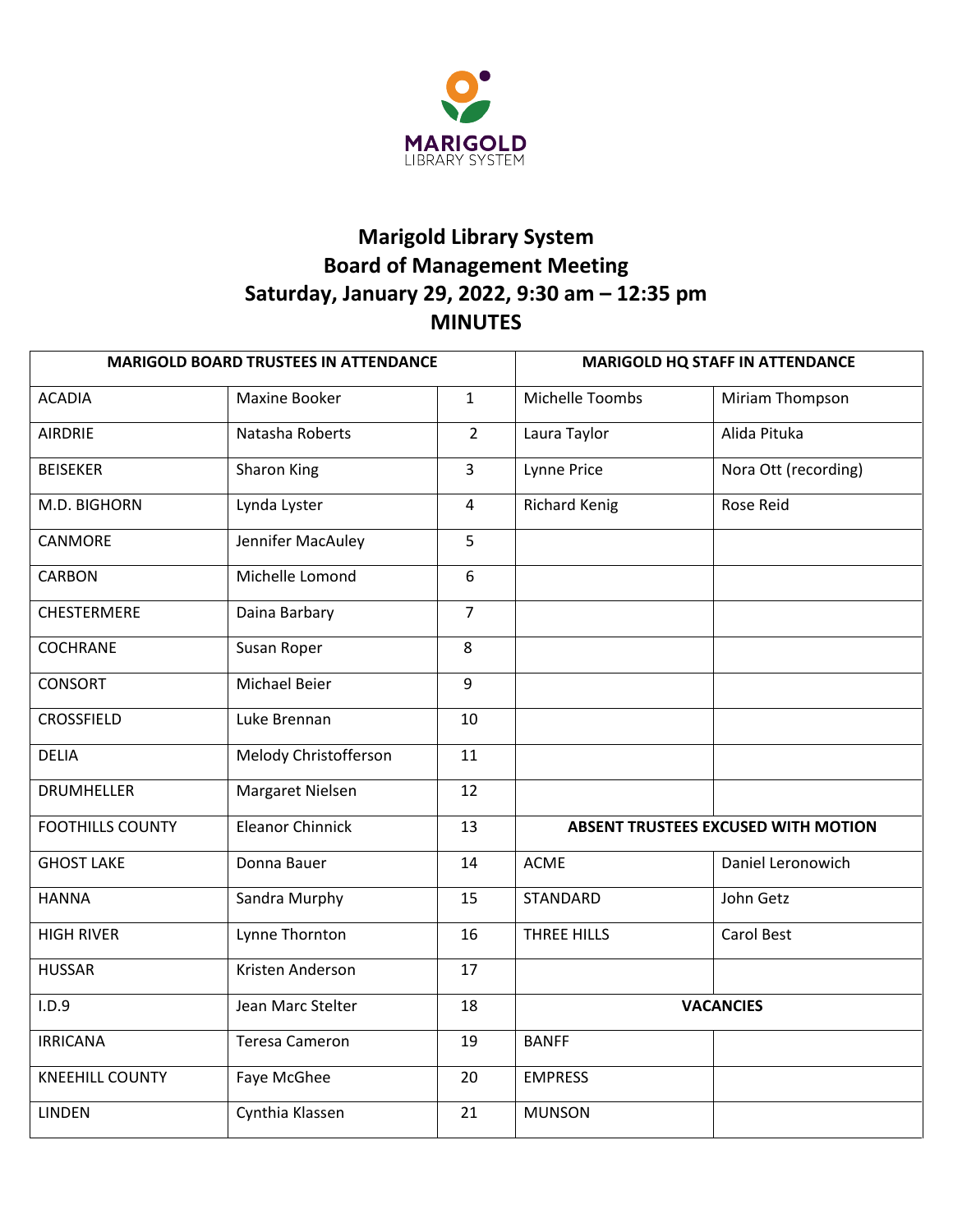| LONGVIEW                               | Jan Dyck               | 22 | <b>ABSENT TRUSTEES WITHOUT NOTICE</b> |                                    |
|----------------------------------------|------------------------|----|---------------------------------------|------------------------------------|
| <b>MORRIN</b>                          | Alenda Gridley         | 23 | KANANASKIS I.D.                       | <b>Darren</b> Enns                 |
| <b>OKOTOKS</b>                         | Nicole Kiefuik         | 24 | <b>OYEN</b>                           | Ed Hogan                           |
| <b>ROCKYFORD</b>                       | <b>Tyler Henke</b>     | 25 |                                       |                                    |
| <b>ROCKY VIEW COUNTY</b>               | Nicholas Wiebe         | 26 |                                       |                                    |
| <b>SPECIAL AREA#2</b>                  | Helen Veno             | 27 |                                       |                                    |
| <b>SPECIAL AREA#3</b>                  | <b>Elaine Michaels</b> | 28 |                                       |                                    |
| SPECIAL AREA# 4                        | Jodi Kurek             | 29 |                                       |                                    |
| <b>STARLAND COUNTY</b>                 | Lil Morrison           | 30 |                                       |                                    |
| <b>STRATHMORE</b>                      | Melissa Langmaid       | 31 | <b>GUESTS</b>                         |                                    |
| <b>TROCHU</b>                          | Jennifer Lyver         | 32 | <b>Barb Castell</b>                   | <b>Foothills County Councillor</b> |
| TURNER VALLEY/ BLACK<br><b>DIAMOND</b> | Ian Huffman            | 33 |                                       |                                    |
| <b>WAIPAROUS</b>                       | Janine Jevne           | 34 |                                       |                                    |
| <b>WHEATLAND COUNTY</b>                | Amber Link             | 35 |                                       |                                    |
| YOUNGSTOWN                             | Renee Laughlin         | 36 |                                       |                                    |

# **MINUTES**

## **1. Call to Order** L. Lyster called the meeting to order at 9:30 am

- 1.1 Introduction of Delegates, guests and staff
	- N. Ott asked that the delegates and guests announce their virtual presence when called by Municipality. There were 36 members in attendance and one guest

# 1.2 Recognition of new Marigold Trustees

There are currently three new Board members:

- Jennifer MacAuley from Canmore
- Tyler Henke from Rockyford
- Carol Best from Three Hills

There are currently 41 appointed Marigold Trustees

1.3 Acknowledgement of regrets and excused absences

**MOTION:** T. Cameron/ L. Morrison -That the Marigold Board excuse those absent Marigold Trustees named in the minutes who have provided notice of their absence before this meeting example of the CARRIED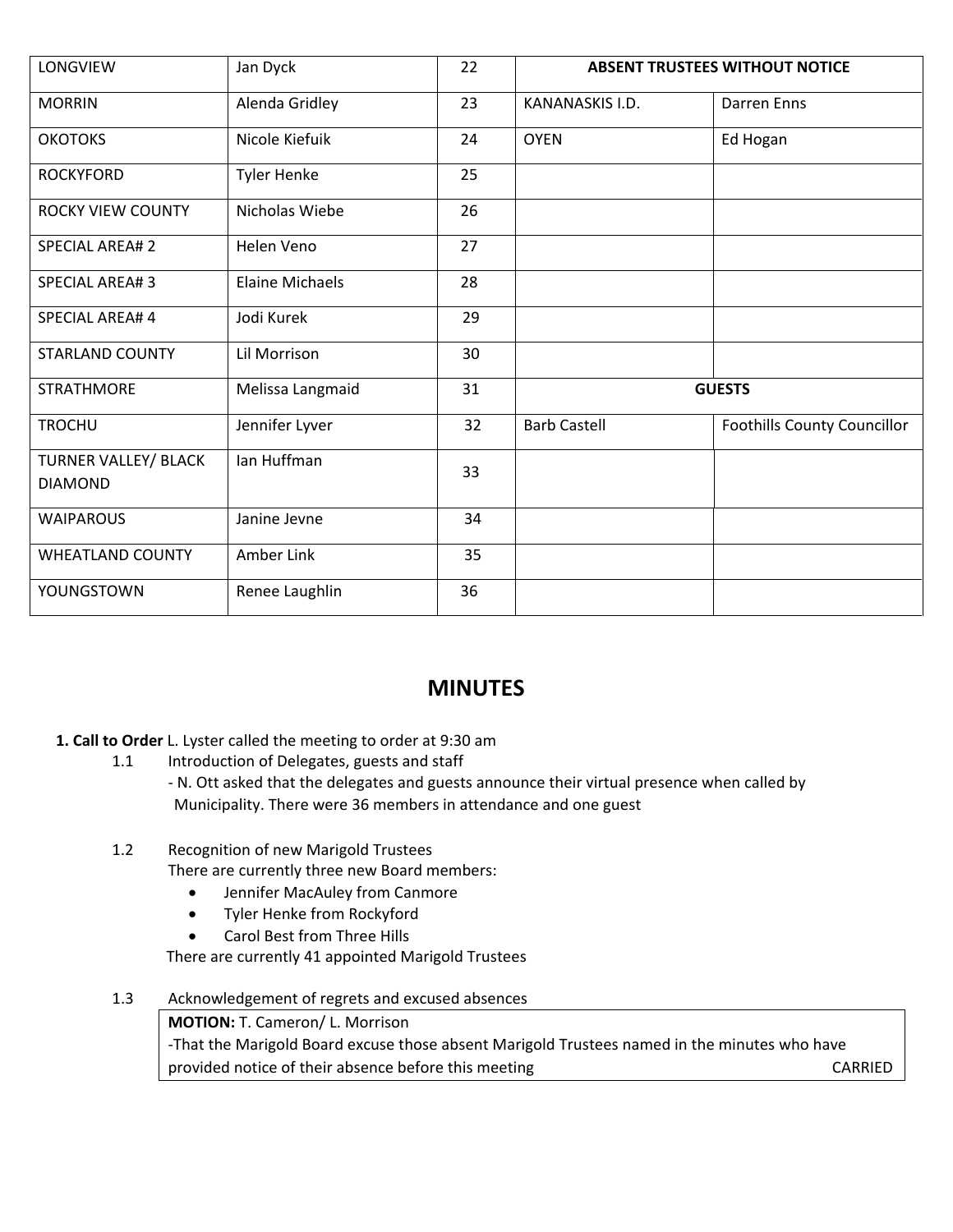#### **2. Approval of Agenda**

 **MOTION:** J. Dyck/N. Wiebe

-To approve the agenda as presented can be a set of the case of the case of the case of the case of the case of the case of the case of the case of the case of the case of the case of the case of the case of the case of th

#### **3. Minutes of the November 27, 2021 Meeting**

 **MOTION:** E. Chinnick/M. Nielsen

 **-**To accept the minutes of the November 27, 2021, Board Meeting as presented CARRIED

#### **4. Consent Agenda**

4.1 Transfer of agenda items from Consent Agenda

| 4.2 | Motion to accept remaining Consent Agenda items |         |
|-----|-------------------------------------------------|---------|
|     | <b>MOTION: C. Klassen/N. Wiebe</b>              |         |
|     | -To approve agenda items 4.1 to 4.3             | CARRIED |

#### **5. Decision**

#### 5.1 Financial

N. Kiefuik, Board Treasurer, presented a financial report for 2021

5.1.1 Marigold Financial Statements to December 31, 2021

**MOTION:** N. Kiefuik/L. Thornton -That subject to audit, the Marigold Financial Statements to December 31, 2021 be accepted as presented CARRIED

### 5.1.2 Provincial Population

**-**On January 13, 2022, the most recent population statistics were released by the Government of Alberta Treasury Board and Finance department.

-Marigold will be using these Government of Alberta Treasury municipal population numbers for the calculation of 2022 levy requisitions to be distributed in February 2022 - Information about the population is available in the Background Notes

 5.1.3 Marigold Operating Budget 2022 – 2024 **MOTION:** M. Lomond/H. Veno -To Approve the Draft Marigold Operating Budget for 2022 – 2024 CARRIED

## 5.1.4 Marigold Capital and Projects Budget 2022 **MOTION:** A. Link/N. Kiefuik -To Approve the Draft Marigold Capital and Projects Budget 2022 CARRIED

#### 5.1.5 Wheatland County Loan

 -On January 19, lawyers representing Wheatland County provided information to Marigold Library System that paperwork had been processed. Marigold will receive the requested funds from the loan soon. Information has been provided in the Background Notes

5.2 Schedule C – Requisition to the Marigold Library Board **MOTION:** M. Booker/J. Jevne -To approve Schedule C: Requisition by the Marigold Board CARRIED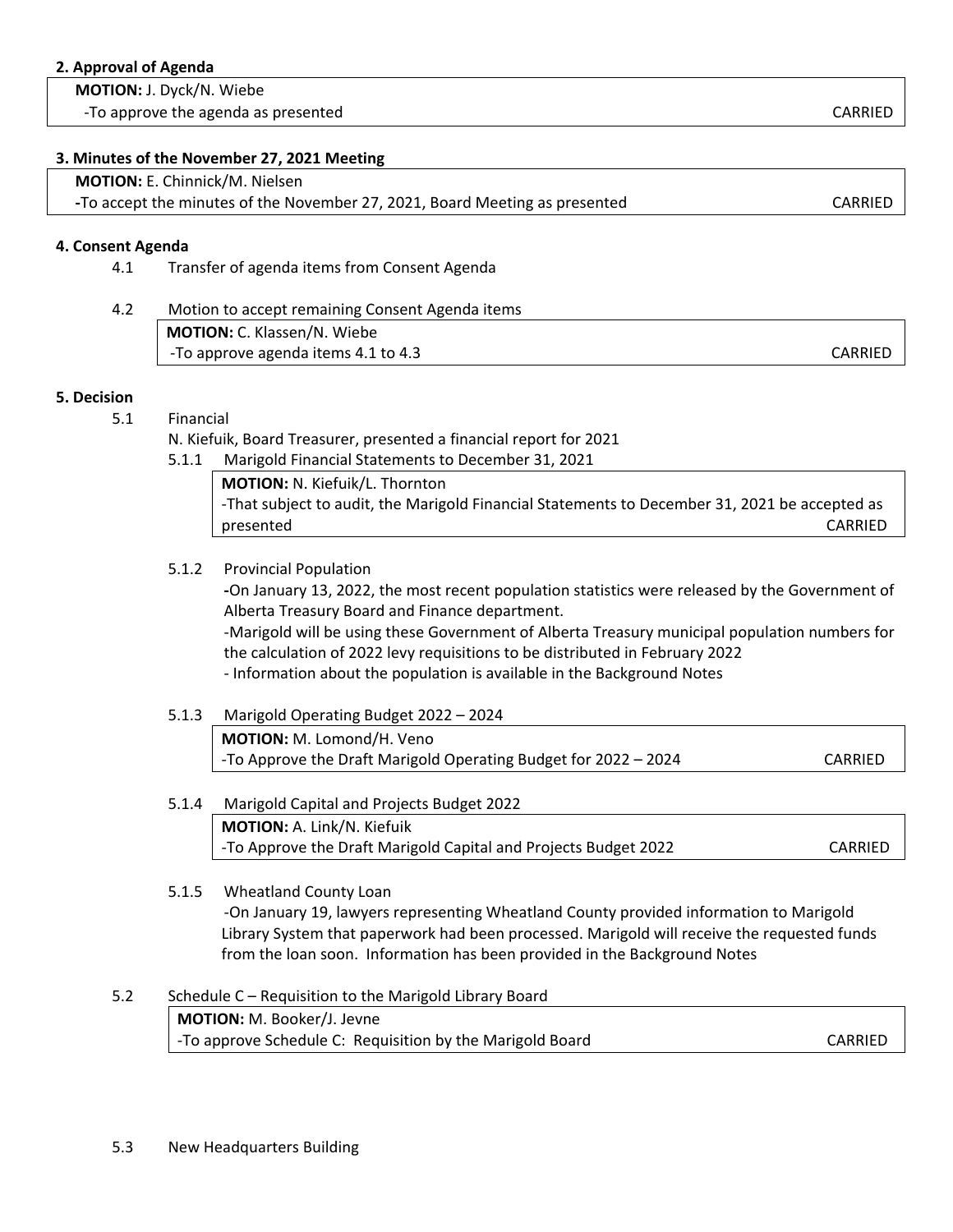#### 5.3.1 Building Cost Summary

-Lynne Price, Director of Service Delivery, provided information on Marigold Library System's new headquarters facility

-The final cost of the building was \$700,00 underbudget. In part, reduced costs were realized for planning, construction and operating a joint facility with WID

-Marigold requested and will be receiving a partial refund on landscaping and site services deposits. The remaining deposits will be refunded in the fall, pending approval by the Town of **Strathmore** 

-Steps towards the formation of the Condominium Corporation with Marigold and the WID are in progress. Both organizations are waiting on an easement on the property to be discharged through Land Titles. After the discharge, a Certificate of Municipal Authority from the Town of Strathmore is required.

-Other steps necessary to form the Condo Corp are:

- Obtaining insurance
- Forming the Condo Corp
- Establishing signing authorities
- Setting up banking
- Transferring the facility title to the Condo Corp

-It is anticipated that the formation of the Condo Corp will be completed in June 2022

#### 5.3.2 Old HQ Building Sale

- An update on the former headquarters building sale is provided in the Background Notes

A meeting recess began at 10:48 am and ended at 10:58 am

#### 5.4 Minimum Standards for New Libraries and New Services

#### **MOTION:** N. Wiebe/J. Lyver

-To approve that the minimum space allotment for Marigold to commit to providing full public library service and support in a new physical library space, including IT infrastructure and collections, is 1200 sq. ft. CARRIED

#### 5.5 Policies/Plans

5.5.1 Contingency Plan for Finance – Finance

**MOTION:** N. Kiefuik -To approve the Contingency Plan for Finance The CARRIED CARRIED

## 5.5.2 Board Member Compensation Policy – Governance **MOTION:** K. Anderson -To approve the Board Member Compensation Policy CARRIED

#### 5.5.3 Service Recognition Policy – Governance

**MOTION:** K. Anderson -To approve the Service Recognition Policy CARRIED

#### 5.5.4 Library Service Points, Use of Work-Issued Technologies Policy – Governance **MOTION:** K. Anderson

-To approve the Library Service Points, Use of Work-Issued Technologies Policy CARRIED

5.5.5 Collection Management Policy and Schedules A (Statement on Intellectual Freedom and Libraries) and D (Criteria for Selection, Weeding and Disposition) – Standards & Standards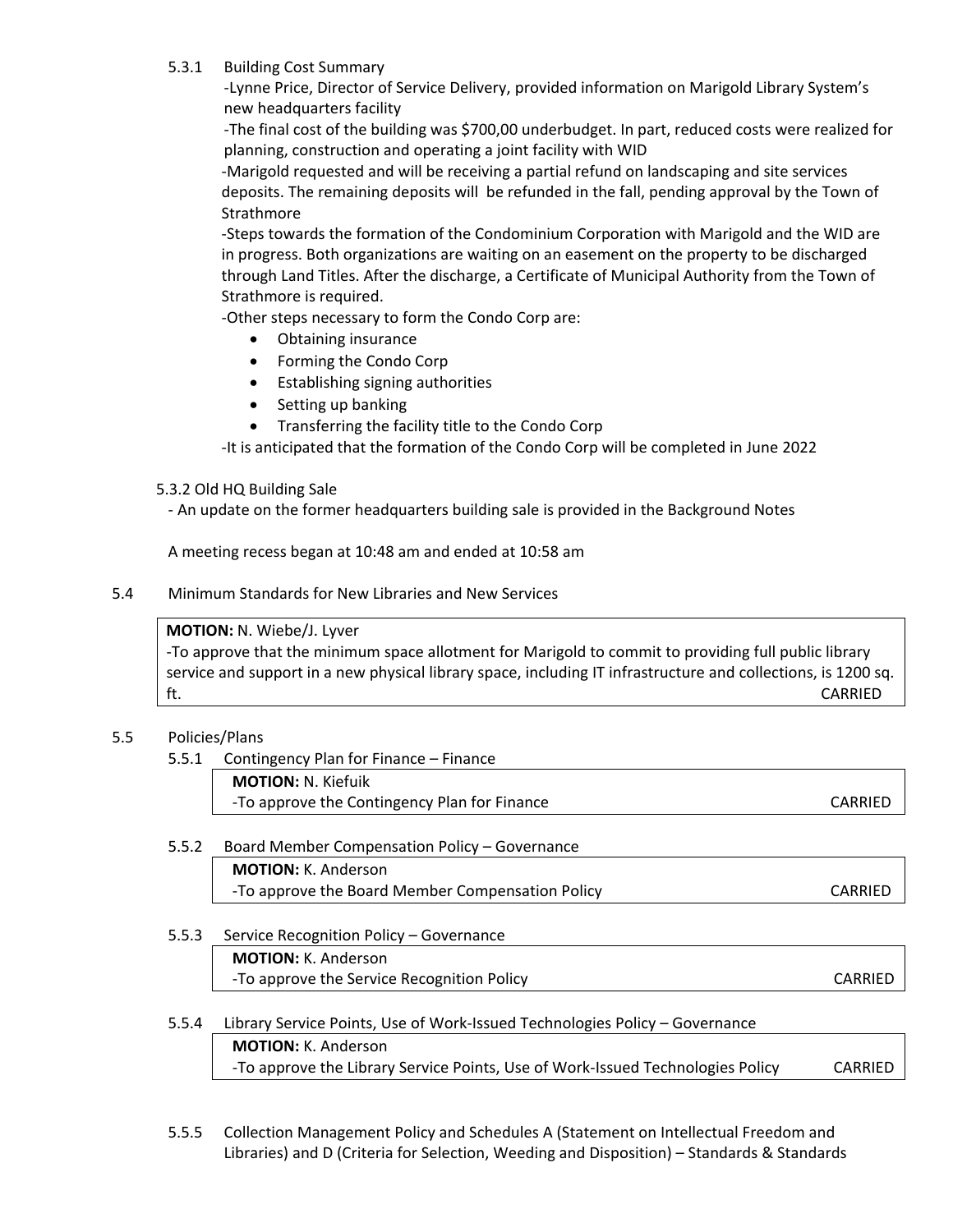**MOTION:** M. Booker -To approve Collection Management Policy and Schedule A (Statement on Intellectual Freedom and Libraries) and Schedule D (Criteria for Selection, Weeding and Disposition) CARRIED

5.5.6 Schedule B – Distribution of Materials 2022 (Collection Management Policy) – Standards & Services

**MOTION:** M. Booker -To approve Schedule B – Distribution of Materials 2022 (Collection Management Policy) CARRIED

 5.5.7 Schedule C – Shared Collections & Bestseller Program 2022 (Collection Management Policy) – Standards & Services

**MOTION:** M. Booker -To approve Schedule C – Shared Collections & Bestseller Program 2022 (Collection Management Policy) and the contract of the contract of the contract of the contract of the contract of the contract of the contract of the contract of the contract of the contract of the contract of the contract of the con

- 5.5.8 Transfer Payment Policy Standards & Services **MOTION:** M. Booker -To approve Transfer Payments Policy CARRIED **CARRIED**
- 5.5.9 Schedule A Services Grant 2022 (Transfer Payments Policy) Standards & Services **MOTION:** M. Booker -To approve Schedule A – Services Grant 2022 (Transfer Payments Policy) CARRIED
- 5.5.10 Schedule B Community Library Grant 2022 (Transfer Payments Policy) Standards & Services **MOTION:** M. Booker -To approve Schedule B – Community Library Grant 2022 (Transfer Payments Policy) CARRIED

 5.5.11 IT Capacity Fund Policy and Schedule A (IT Capacity Fund 2022) – Standards & Services **MOTION:** M. Booker -To approve Schedule A IT Capacity Fund 2022) CARRIED

### **6. Items from the Consent Agenda**

- There were no items from the Consent Agenda

### **7. Roundtable Discussion:**

What book or movie have you enjoyed that you would recommend that everyone read or watch?

**M. Nielsen from Drumheller** – Book: "The Rose Code", by Kate Quinn

This is a WWII fictional account of those who worked to break codes. Prince Philip and Katherine Middleton's grandmother were portrayed in the novel

**B. Castel from Foothills County** – Book: "Broken Wing" by David Budbill

This is a story about birds and what is happening in nature

Movie on Amazon Prime: "Electrical Life of Louis Wain" starring Benedict Cumberbatch

#### **N. Kiefuik from Okotoks** -Book: "Giver of Stars" by JoJo Moyes

An historical fiction novel about packhorse librarians and their delivery of library materials to unreachable Kentucky Book: "Truth Be Told", by Beverly McLachlin

Former Chief Justice of the Supreme Court of Canada Beverley McLachlin offers an intimate and revealing look at her life, from her childhood in the Pincher Creek area of Alberta

Book: "Four Winds", by Kristin Hanna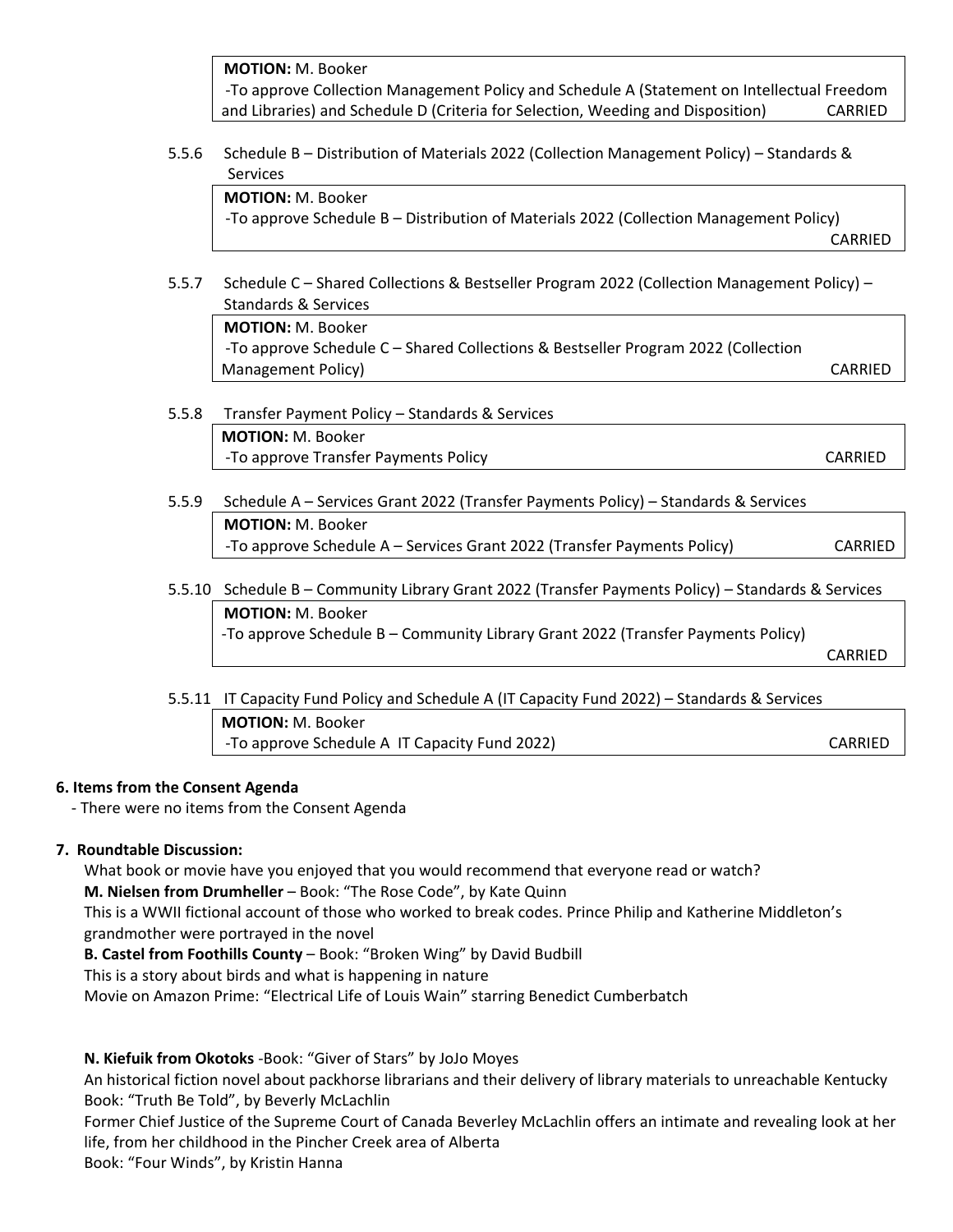**K. Anderson from Hussar**- Book: Series by J.A. Jance

All books in the mystery series with Ali Reynolds as the main character are good reads

**Janine Jevne from Waiparous**- Book: "Small Things" by Mel Tregonning

This is a wordless picture book about a boy's anxiety

**C. Klassen from Linden:** Book: "American Dirt", by Janine Cummins

A novel about a Mexican bookseller who has to escape cartel-related violence with her son by running away to the US

**L. Thornton from High River**- Book: "Denial" by Beverly McLachlin

A gentle mystery book wit no grisly scenes

**N. Wiebe from Rocky View County-** Book**:** "Wizard and the Prophet " by Charles Mann

The book is about the environment and explains that there is a constant battle between using and having less

**F. McGhee from Kneehill County** -Book: "Forgotten Daughter" by Joanna Goodman

A novel about separatism in Quebec. A nice story based on true events

**L. Brennan from Crossfield** – Book: "Who Moved My Cheese?" by Spencer Johnson

A short read fiction self -help book that deals with overcoming change. It is written like a children's book, but it is for adults

**I. Huffman from Black Diamond/Turner Valley**- Book: " Humanity: A Hopeful History", by Rutger Bregman

Within the badness of humans there is good. This book challenges humans to offer new perspectives. It presents the premiss that humans are wired for kindness, cooperation and trust

**L. Lyster from Big Horn M.D**. – Book: "State of Terror", by Hillary Clinton and Louise Penny

State of Terror is a political-mystery novel written from the perspective of a former Secretary of State

**S. Roper from Cochrane** – Podcast: "Under the Influence with Terry O'Reilly"

These CBC Podcasts are available for download on demand

Movie Series: "Only Murders in the Building" on Disney

**L. Taylor , Deputy CEO, from Marigold** -Book: "Hour of the Witch" by Chris Bohjalian

**Jennifer McAuley from Canmore** – Book "The Library Book" by Susan Orlean

The Library Book is a combination of true crime investigation, personal memoir, and history. It tells the true story of the Los Angeles Public Library fire and its aftermath. It talks about the larger, crucial role that libraries play in people's lives and delves into the evolution of libraries around the world. There is good information about libraries in this book

Book: "Denial", by Beverly McLachlin

Movie: "Let It Be", The 1970 Beatles documentary ["Let It Be](https://www.rollingstone.com/t/let-it-be/)*"*, was recently recut into an three-part, six-hour-long, ["The Beatles](https://www.rollingstone.com/t/the-beatles/)*:* [Get Back](https://www.rollingstone.com/t/get-back/)*"*, which can be viewed on Disney+

**Jenny Lyver from Trochu**- Book: "The Rosie Project", by Graeme Simson

**Rose Reid, Indigenous Outreach Specialist, from Marigold**- Book: "The Seed Keeper", by Diane Wilson

The Seed Keeper follows a Dakhóta family's struggle to preserve their way of life, and their sacrifices to protect what matters most

**Tyler Henke from Rockyford** – Book: "21 things you may not know about the Indian Act" by Bob Joseph

The essential guide to understanding the legal document and its repercussion on generations of Indigenous Peoples **Renee Laughlin from Youngstown**- Book; "Last Train to London", by Meg Waite Clayton

This novel centers on the Kindertransports that carried thousands of children out of Nazi-occupied Europe—and one woman who helped them escape to safety

**T. Cameron from Irricana**- Book "The Chrysalids", by John Wyndham

A novel about conformity in a post-nuclear holocaust

**M. Booker from Acadia M.D**. - Movie: "Encanto"

Encanto is a computer-animated musical fantasy comedy film produced and distributed by Walt Disney Studios **E. Chinnick from Foothills County** – Book: "The Forest of Vanishing Stars", by Kristin Harmel

A coming-of-age World War II story about a young woman who uses her knowledge of the wilderness to help Jewish refugees escape the Nazis—until a secret from her past threatens everything

**M. Lomond from Carbon** – Book: "American Underdog" by Kurt Warner (also a Movie)

The inspirational true story of Kurt Warner, who overcomes years of challenges and setbacks to become a two-time NFL MVP, Super Bowl champion, and Hall of Fame quarterback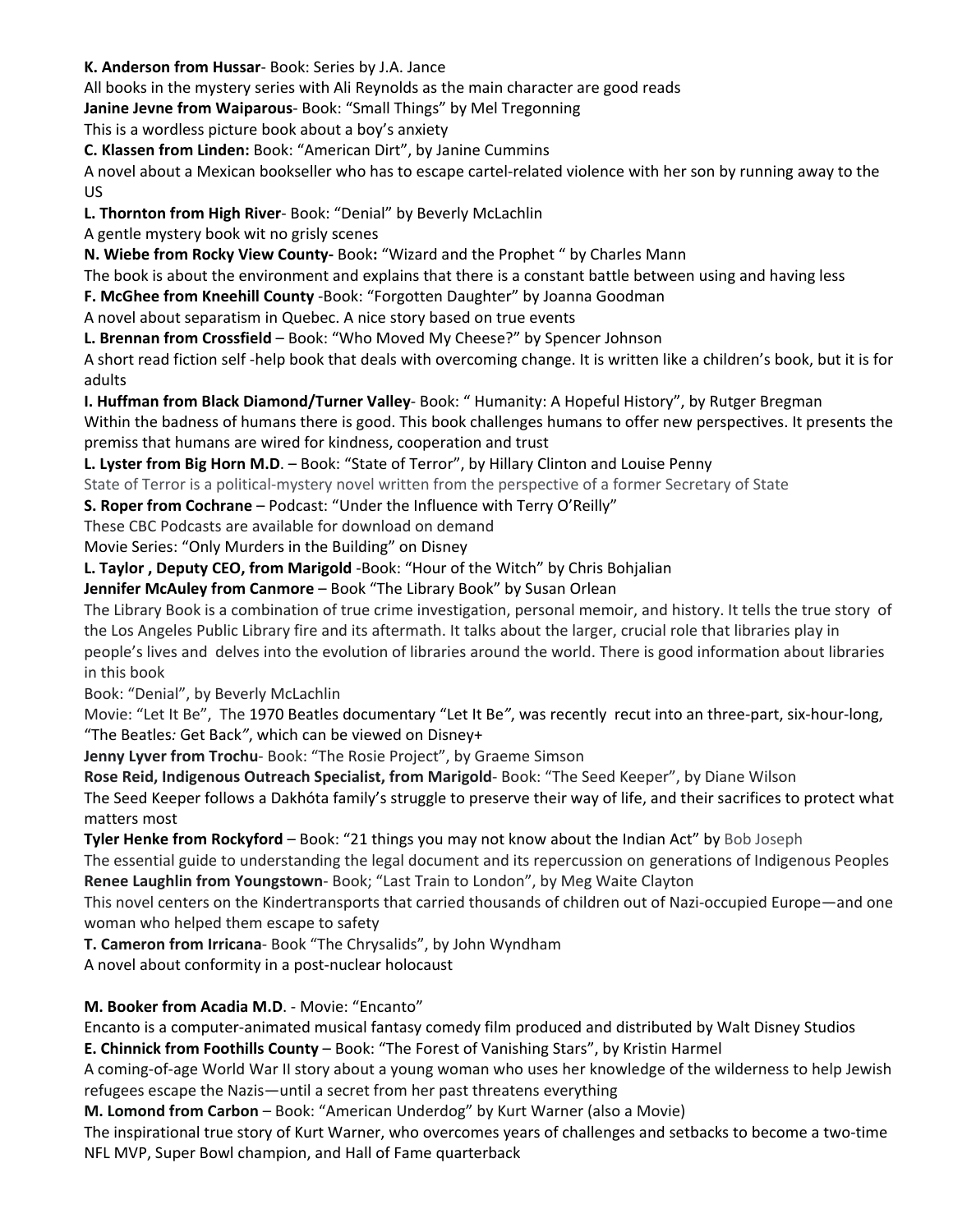#### **8. Information**

- 8.1 Indigenous Services Update
	- Rose Reid, provided an update about the work taking place promoting and providing library services to residents of the Stoney Nakoda Nation

-The people Rose serves are from Morley, Eden Valley and Bighorn reserves. There are three separate groups called the Chiniki, Bearspaw and Wesley nations

-In the last five years, Rose has met hundreds of people and has taken part in many cultural and educational events. Rose has worked hard to maintain relationships she has built as well as trying to create new relationships

-Rose creates Indigenous Book review videos

-Rose operates a small library called the Three Bands Library, similar to a book deposit, where she is working on creating a larger Indigenous collection with popular reading materials for all ages -Over the years, Rose has managed to implement and/or maintain several initiative such as:

- Summer Reading Program
- Book Bags for Babies
- green screen program

Several Successful Partnerships have been formed thanks to Rose:

- Wiyabe Society
- Chiniki College
- Indigenous Advisory Group
- Chief Jacob Bearspaw Memorial School
- Nakoda Elementary
- Morley Community School
- Ta Otha School
- Stoney Health
- Rotary Club of Canmore

Library memberships are created throughout the year at various visits and special events

- 8.2 Annual Library Staff & Board Trustee Satisfaction Survey – Deputy CEO, Laura Taylor, provided a summary of Marigold's Annual Library Staff & Board Trustee Satisfaction Survey
- 8.3 2021 Achievements, Marigold Library System – Michelle Toombs, CEO, presented information on Marigold Achievements that took place in 2021
- 8.4 Townsite of Redwood Meadows -Michelle Toombs, CEO, provided an update about discussions taking place with Redwood Meadows Council about library services for residents of that community Redwood Meadows is currently pursuing a relationship with CPL. -Redwood Meadows will be welcome to join Marigold if they are willing to sign a contract, if their efforts to partner with CPL do not come to fruition
- 8.4 Updates M. Toombs

-Marigold has commissioned a two minute promotional video from Focus Communications that can be bused to advocate the services that Marigold provides. Local Boards and Library staff may find it useful as well

-Former Marigold van driver, Alberta Herr, passed away recently

-Michelle Toombs. CEO, will retire at the end of June 2022

-Lynda Lyster, Board Chair, will be stepping down after the AGM in April 2022